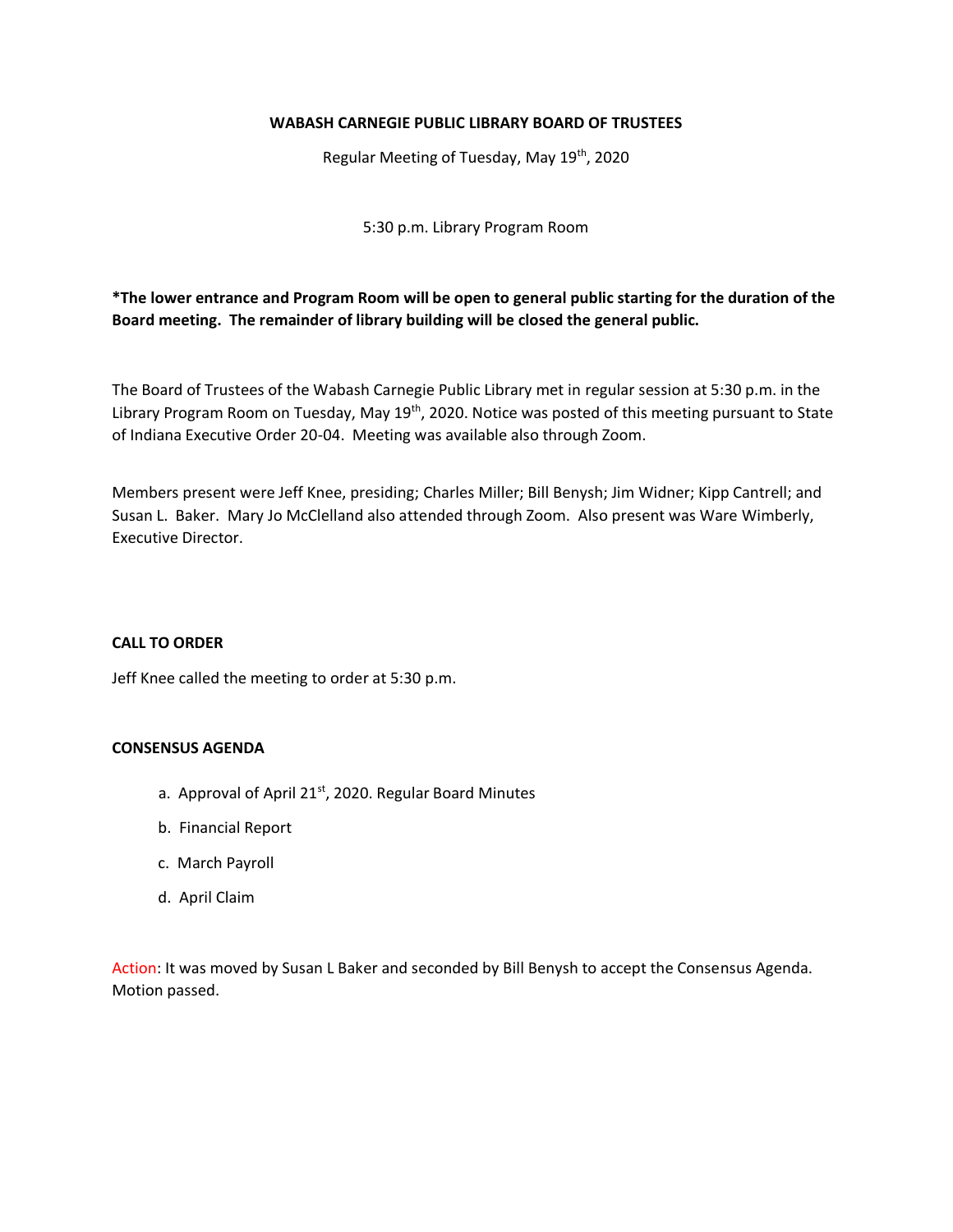**Minutes – May 19th, 2020 -2**

#### **PRESIDENT'S REPORT**

No report

#### **COMMITTEE REPORT**

### Park Board

Park Board announced that the City Pool will not be open this summer. It was not a decision taken lightly nor without some controversy.

### **NEW BUSINESS**

### Library Operations amid COVID-19

Trustees and Ware discussed the current status of library services and where things stood. The library staff have started to rotate being in the building at teams to do curbside service. Curbside service started May  $11<sup>th</sup>$  and has been going very well.

Trustees discussed an updated Resolution presented by Ware on the current status and also status of part-time staff moving forward. Trustees approved the content of the Resolution [Resolution for Emergency Action in Response to Coronavirus (COVID-19<sup>th</sup>) Virus – May 19<sup>th</sup>] moving forward. There are some grammar and sentence structures that need to corrected.

Per the resolution, library staff will continue to work from home primarily except as part of teams that are in the library to do curbside service. Part-time staff except for Student Assistants will be paid regular schedule hours whether working in the library or from home. Beginning May  $11<sup>th</sup>$ , Student Assistants will be paid for only the hours worked the library building. This was confirmed per e-mail communication between Ware and the Trustees.

Action: It was moved by Susan L. Baker and seconded by Charles Miller to approve the Resolution for Emergency Action in Response to Coronavirus (COVID-19<sup>th</sup>) Virus – May 19<sup>th</sup>. Motion passed.

#### **DIRECTOR'S REPORT/ADMINISTRATIVE UPDATE**

# Earned Vacation Time/Extended sick leave if COVID-19 exposed or diagnosed with.

Ware and Trustees discussed two aspects per staff that COVID-19 could affect. One deals wit[h Families](https://www.congress.gov/bill/116th-congress/house-bill/6201)  [First Coronavirus Response Act](https://www.congress.gov/bill/116th-congress/house-bill/6201) (FFCRA or Act). If an employee is diagnosed with COVID-19 or has someone in their household diagnosed with it, then it becomes a health concern for the remaining staff members. Families First Coronavirus Response Act outlines additional protections including additional